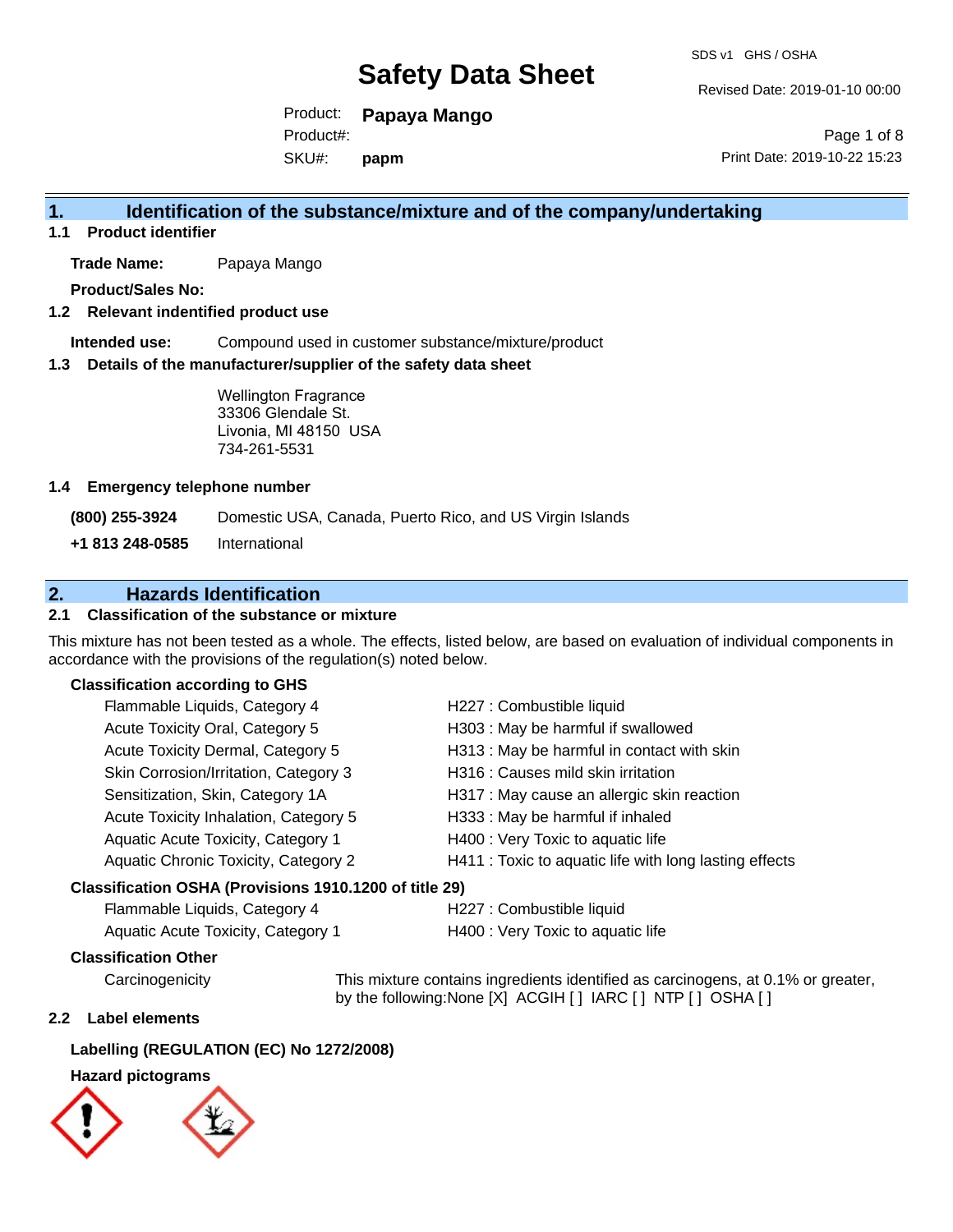#### SDS v1 GHS / OSHA

Revised Date: 2019-01-10 00:00

Product: **Papaya Mango**

Product#:

SKU#: **papm**

Page 2 of 8 Print Date: 2019-10-22 15:23

| <b>Signal Word: Warning</b>     |                                                                                                                                       |
|---------------------------------|---------------------------------------------------------------------------------------------------------------------------------------|
| <b>Hazard statments</b>         |                                                                                                                                       |
| H <sub>227</sub>                | Combustible liquid                                                                                                                    |
| H <sub>303</sub>                | May be harmful if swallowed                                                                                                           |
| H313                            | May be harmful in contact with skin                                                                                                   |
| H316                            | Causes mild skin irritation                                                                                                           |
| H317                            | May cause an allergic skin reaction                                                                                                   |
| H333                            | May be harmful if inhaled                                                                                                             |
| H400                            | Very Toxic to aquatic life                                                                                                            |
| H411                            | Toxic to aquatic life with long lasting effects                                                                                       |
| <b>Precautionary Statements</b> |                                                                                                                                       |
| <b>Prevention:</b>              |                                                                                                                                       |
| P <sub>235</sub>                | Keep cool                                                                                                                             |
| P272                            | Contaminated work clothing should not be allowed out of the workplace                                                                 |
| P273                            | Avoid release to the environment                                                                                                      |
| <b>Response:</b>                |                                                                                                                                       |
| $P302 + P352$                   | IF ON SKIN: Wash with soap and water                                                                                                  |
| $P304 + P312$                   | IF INHALED: Call a POISON CENTER or doctor/physician if you feel unwell                                                               |
| P312                            | Call a POISON CENTER or doctor/physician if you feel unwell                                                                           |
| $P333 + P313$                   | If skin irritation or a rash occurs: Get medical advice/attention                                                                     |
| P363                            | Wash contaminated clothing before reuse                                                                                               |
| P370 + P378                     | In case of fire: Use Carbon dioxide (CO2), Dry chemical, or Foam for extinction. Do not use<br>a direct water jet on burning material |
| P391                            | <b>Collect Spillage</b>                                                                                                               |
| 2.3<br><b>Other Hazards</b>     |                                                                                                                                       |

**no data available**

## **3. Composition/Information on Ingredients**

#### **3.1 Mixtures**

This product is a complex mixture of ingredients, which contains among others the following substance(s), presenting a health or environmental hazard within the meaning of the UN Globally Harmonized System of Classification and Labeling of Chemicals (GHS):

| CAS#<br>Ingredient                             | EC#                         | Conc.<br>Range | <b>GHS Classification</b>    |
|------------------------------------------------|-----------------------------|----------------|------------------------------|
| 120-51-4                                       | 204-402-9                   | $30 - 40 \%$   | H302; H313; H400; H411       |
| <b>Benzyl Benzoate</b>                         |                             |                |                              |
| 8050-15-5                                      | 232-476-2                   | $10 - 20 \%$   | H402; H412                   |
| Methyl ester of rosin (partially hydrogenated) |                             |                |                              |
| 77-83-8                                        | 201-061-8                   | $10 - 20 %$    | H317; H401; H411             |
|                                                | Ethyl Methylphenylglycidate |                |                              |
| $88 - 41 - 5$                                  | 201-828-7                   | $2 - 5\%$      | H227; H303; H316; H401; H411 |
|                                                | 2-t-Butylcyclohexyl acetate |                |                              |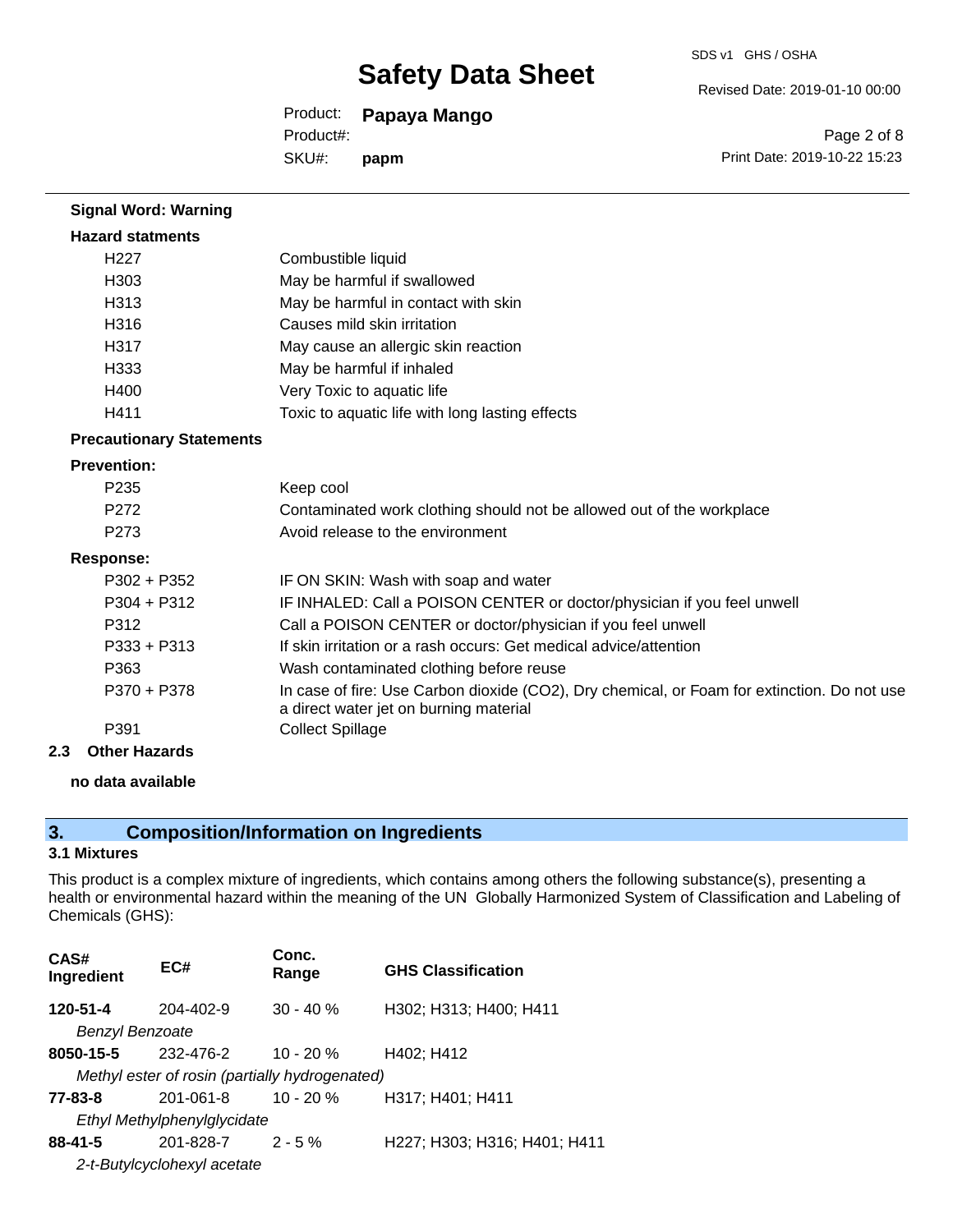SDS v1 GHS / OSHA

Revised Date: 2019-01-10 00:00

## Product: **Papaya Mango**

Product#:

SKU#: **papm**

Page 3 of 8 Print Date: 2019-10-22 15:23

| CAS#<br>Ingredient                                                          | EC#                                               | Conc.<br>Range | <b>GHS Classification</b>                                                                   |
|-----------------------------------------------------------------------------|---------------------------------------------------|----------------|---------------------------------------------------------------------------------------------|
| 586-62-9                                                                    | 209-578-0                                         | $2 - 5%$       | H227; H303; H304; H316; H317; H400;<br>H410                                                 |
| <b>Terpinolene</b>                                                          |                                                   |                |                                                                                             |
| 121-33-5                                                                    | 204-465-2                                         | $2 - 5%$       | H303; H319                                                                                  |
| vanillin                                                                    |                                                   |                |                                                                                             |
| 706-14-9                                                                    | 211-892-8                                         | $2 - 5%$       | H316                                                                                        |
| gamma-Decalactone                                                           |                                                   |                |                                                                                             |
| 104-61-0                                                                    | 203-219-1                                         | $2 - 5%$       | H316                                                                                        |
| gamma-Nonalactone                                                           |                                                   |                |                                                                                             |
| 6413-10-1                                                                   | 229-114-0                                         | $2 - 5%$       | H227; H316                                                                                  |
|                                                                             | Ethyl 2-methyl-1,3-dioxolane-2-acetate (Fructone) |                |                                                                                             |
| 10094-34-5                                                                  | 233-221-8                                         | $2 - 5%$       | H401; H411                                                                                  |
|                                                                             | a, a-Dimethylphenethyl butyrate                   |                |                                                                                             |
| 105-54-4                                                                    | 203-306-4                                         | $2 - 5%$       | H226; H401                                                                                  |
| Ethyl butyrate                                                              |                                                   |                |                                                                                             |
| 1222-05-5                                                                   | 214-946-9                                         | $2 - 5%$       | H316; H400; H410                                                                            |
|                                                                             | Hexamethylindanopyran                             |                |                                                                                             |
| 4940-11-8                                                                   | 225-582-5                                         | $2 - 5%$       | H302; H401                                                                                  |
| <b>Ethyl Maltol</b>                                                         |                                                   |                |                                                                                             |
| 103-60-6                                                                    | 203-127-1                                         | $1 - 2%$       | H316                                                                                        |
| 2-Phenoxyethyl isobutyrate                                                  |                                                   |                |                                                                                             |
| 25225-08-5                                                                  | 246-735-2                                         | $1 - 2%$       | H227; H316; H401; H411                                                                      |
| I-Cyclocitronellene formate                                                 |                                                   |                |                                                                                             |
| $140 - 11 - 4$                                                              | 205-399-7                                         | $1 - 2%$       | H303; H401; H412                                                                            |
| Benzyl acetate                                                              |                                                   |                |                                                                                             |
| 57378-68-4                                                                  | 260-709-8                                         | $0.1 - 1.0 %$  | H302; H315; H317; H318; H400; H410                                                          |
| delta-1-(2,6,6-Trimethyl-3-cyclohexen-1-yl)-2-buten-1-one (delta-Damascone) |                                                   |                |                                                                                             |
| See Section 16 for full text of GHS classification codes                    |                                                   |                |                                                                                             |
|                                                                             |                                                   |                | See Section 16 for full text of GHS classification codes which where not shown in section 2 |

Total Hydrocarbon Content (%  $w/w$ ) = 4.97

| 4.<br><b>First Aid Measures</b>                                    |                                                                                                               |  |
|--------------------------------------------------------------------|---------------------------------------------------------------------------------------------------------------|--|
| <b>Description of first aid measures</b><br>4.1                    |                                                                                                               |  |
| Inhalation:                                                        | Remove from exposure site to fresh air and keep at rest.<br>Obtain medical advice.                            |  |
| Eye Exposure:                                                      | Flush immediately with water for at least 15 minutes.<br>Contact physician if symptoms persist.               |  |
| <b>Skin Exposure:</b>                                              | Remove contaminated clothes. Wash thoroughly with water (and soap).<br>Contact physician if symptoms persist. |  |
| Ingestion:                                                         | Rinse mouth with water and obtain medical advice.                                                             |  |
| Most important symptoms and effects, both acute and delayed<br>4.2 |                                                                                                               |  |

**Symptoms:** no data available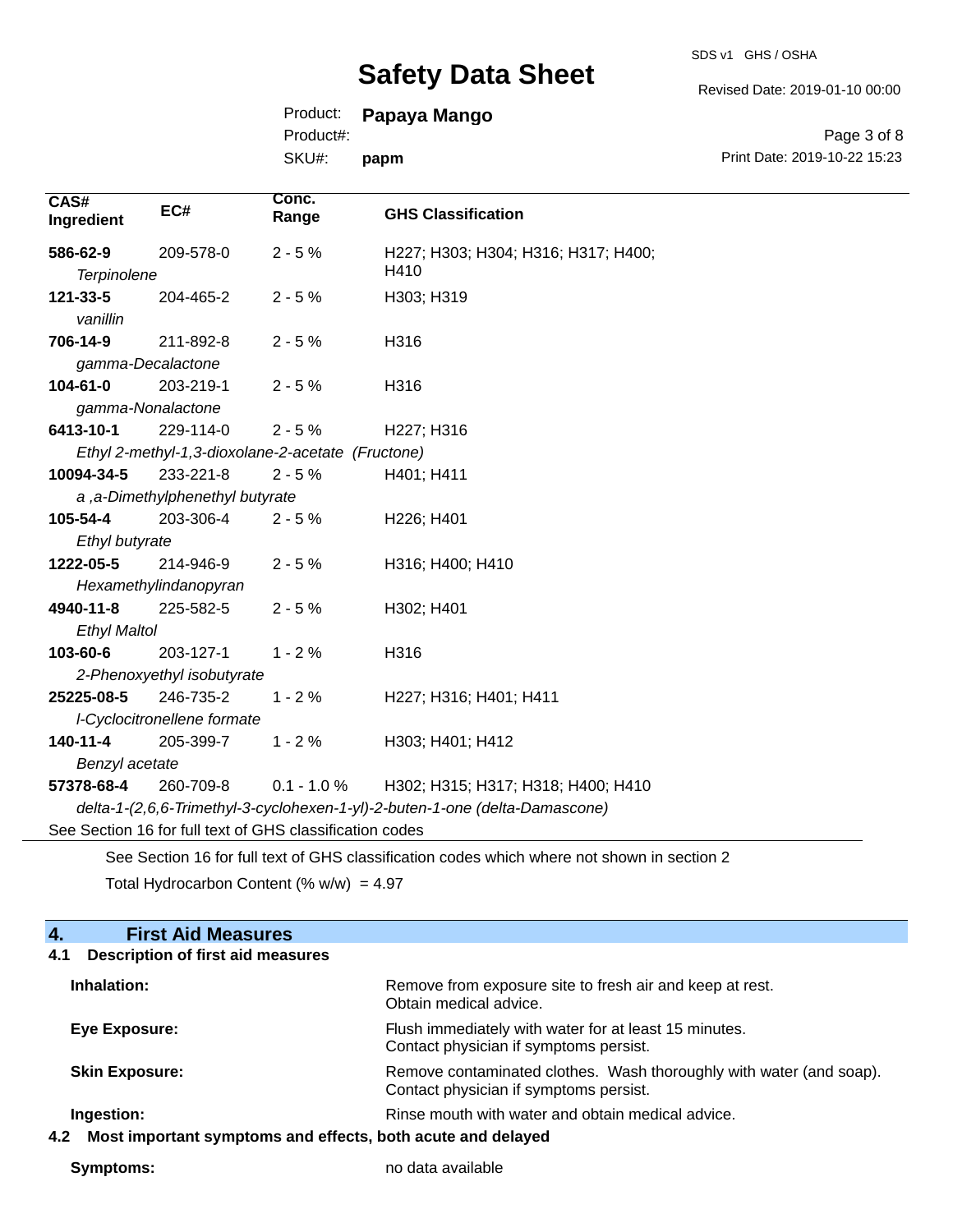SDS v1 GHS / OSHA

Revised Date: 2019-01-10 00:00

Product: **Papaya Mango**

SKU#: Product#: **papm**

Page 4 of 8 Print Date: 2019-10-22 15:23

| Risks:<br>Refer to Section 2.2 "Hazard Statements"<br>Indication of any immediate medical attention and special treatment needed<br>4.3 |                                          |  |
|-----------------------------------------------------------------------------------------------------------------------------------------|------------------------------------------|--|
| Treatment:                                                                                                                              | Refer to Section 2.2 "Response"          |  |
| 5.<br><b>Fire-Fighting measures</b><br>5.1<br><b>Extinguishing media</b>                                                                |                                          |  |
| Suitable:                                                                                                                               | Carbon dioxide (CO2), Dry chemical, Foam |  |
| Unsuitable<br>Do not use a direct water jet on burning material<br>5.2 Special hazards arising from the substance or mixture            |                                          |  |
| During fire fighting:<br>5.3 Advice for firefighters                                                                                    | Water may be ineffective                 |  |
| <b>Further information:</b>                                                                                                             | Standard procedure for chemical fires    |  |

#### **6. Accidental Release Measures**

#### **6.1 Personal precautions, protective equipment and emergency procedures**

Avoid inhalation and contact with skin and eyes. A self-contained breathing apparatus is recommended in case of a major spill.

#### **6.2 Environmental precautions**

Keep away from drains, soil, and surface and groundwater.

#### **6.3 Methods and materials for containment and cleaning up**

Clean up spillage promptly. Remove ignition sources. Provide adequate ventilation. Avoid excessive inhalation of vapors. Gross spillages should be contained by use of sand or inert powder and disposed of according to the local regulations.

#### **6.4 Reference to other sections**

Not Applicable

### **7. Handling and Storage**

#### **7.1 Precautions for safe handling**

Apply according to good manufacturing and industrial hygiene practices with proper ventilation. Do not drink, eat or smoke while handling. Respect good personal hygiene.

#### **7.2 Conditions for safe storage, including any incompatibilities**

Store in a cool, dry and ventilated area away from heat sources and protected from light in tightly closed original container. Avoid uncoated metal container. Keep air contact to a minimum.

#### **7.3 Specific end uses**

No information available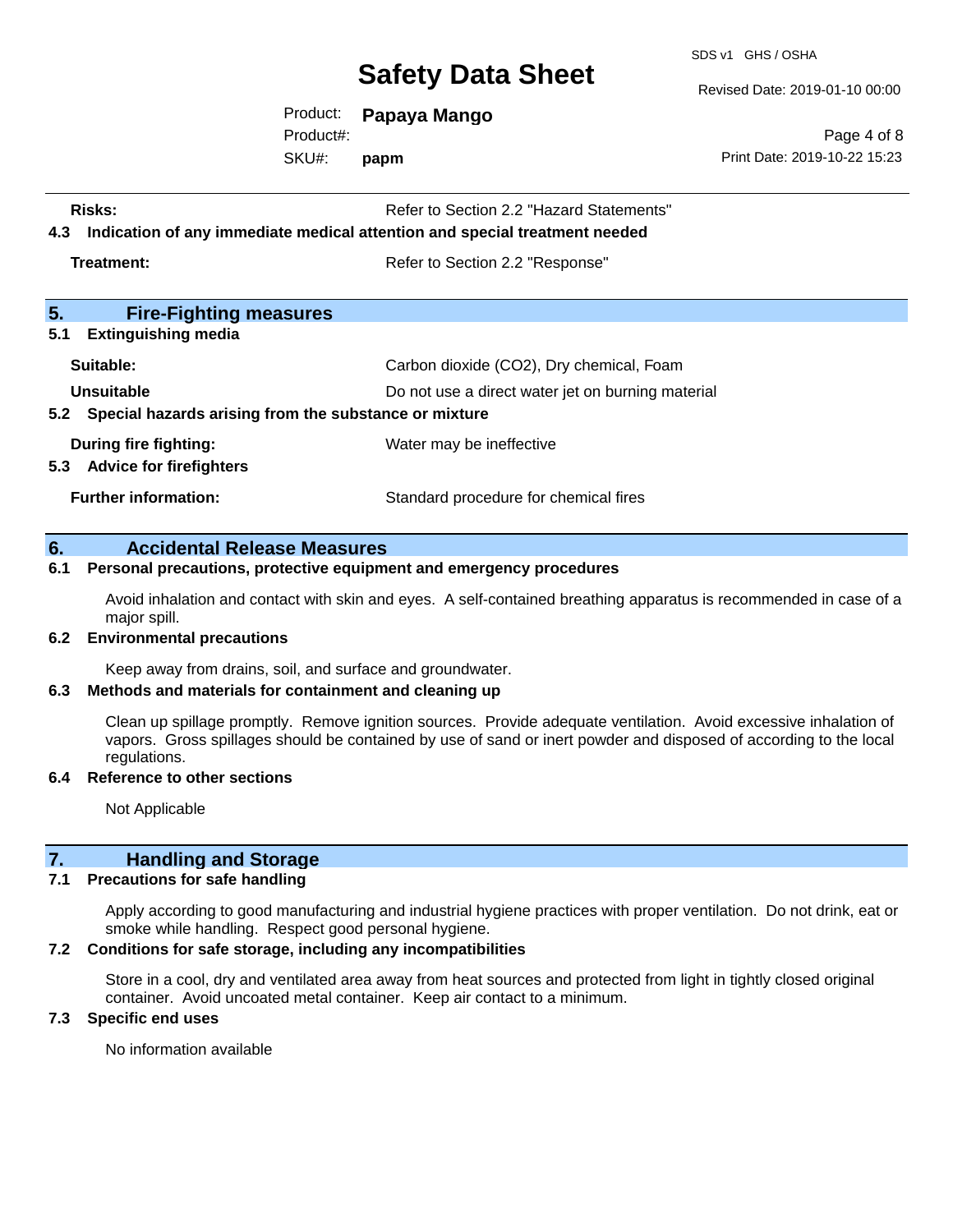Revised Date: 2019-01-10 00:00

Product: **Papaya Mango** SKU#: Product#: **papm**

Page 5 of 8 Print Date: 2019-10-22 15:23

| 8.                             | <b>Exposure Controls/Personal Protection</b>                                                                                             |
|--------------------------------|------------------------------------------------------------------------------------------------------------------------------------------|
| 8.1 Control parameters         |                                                                                                                                          |
| <b>Exposure Limits:</b>        |                                                                                                                                          |
| <b>Component</b>               | ACGIH<br>ACGIH<br><b>OSHA</b><br><b>OSHA</b><br>STEL ppm TWA ppm STEL ppm<br>TWA ppm                                                     |
| 140-11-4                       | 10<br>Benzyl acetate                                                                                                                     |
| <b>Engineering Controls:</b>   | Use local exhaust as needed.                                                                                                             |
|                                | 8.2 Exposure controls - Personal protective equipment                                                                                    |
| Eye protection:                | Tightly sealed goggles, face shield, or safety glasses with brow guards and side shields, etc.<br>as may be appropriate for the exposure |
| <b>Respiratory protection:</b> | Avoid excessive inhalation of concentrated vapors. Apply local ventilation where appropriate.                                            |
| <b>Skin protection:</b>        | Avoid Skin contact. Use chemically resistant gloves as needed.                                                                           |

### **9. Physical and Chemical Properties**

## **9.1 Information on basic physical and chemical properties**

| Appearance:                  | Liquid                       |
|------------------------------|------------------------------|
| Odor:                        | Conforms to Standard         |
| Color:                       | Pale Yellow to Yellow (G2-4) |
| <b>Viscosity:</b>            | Liquid                       |
| <b>Freezing Point:</b>       | Not determined               |
| <b>Boiling Point:</b>        | Not determined               |
| <b>Melting Point:</b>        | Not determined               |
| <b>Flashpoint (CCCFP):</b>   | 168 F (75.56 C)              |
| <b>Auto flammability:</b>    | Not determined               |
| <b>Explosive Properties:</b> | None Expected                |
| <b>Oxidizing properties:</b> | None Expected                |
| Vapor Pressure (mmHg@20 C):  | 0.9890                       |
| %VOC:                        | 0.99                         |
| Specific Gravity @ 25 C:     | 1.0330                       |
| Density @ 25 C:              | 1.0300                       |
| Refractive Index @ 20 C:     | 1.5100                       |
| Soluble in:                  | Oil                          |

## **10. Stability and Reactivity**

| 10.1 Reactivity                         | <b>None</b> |
|-----------------------------------------|-------------|
| <b>10.2 Chemical stability</b>          | Stable      |
| 10.3 Possibility of hazardous reactions | None known  |
| <b>10.4 Conditions to avoid</b>         | None known  |
|                                         |             |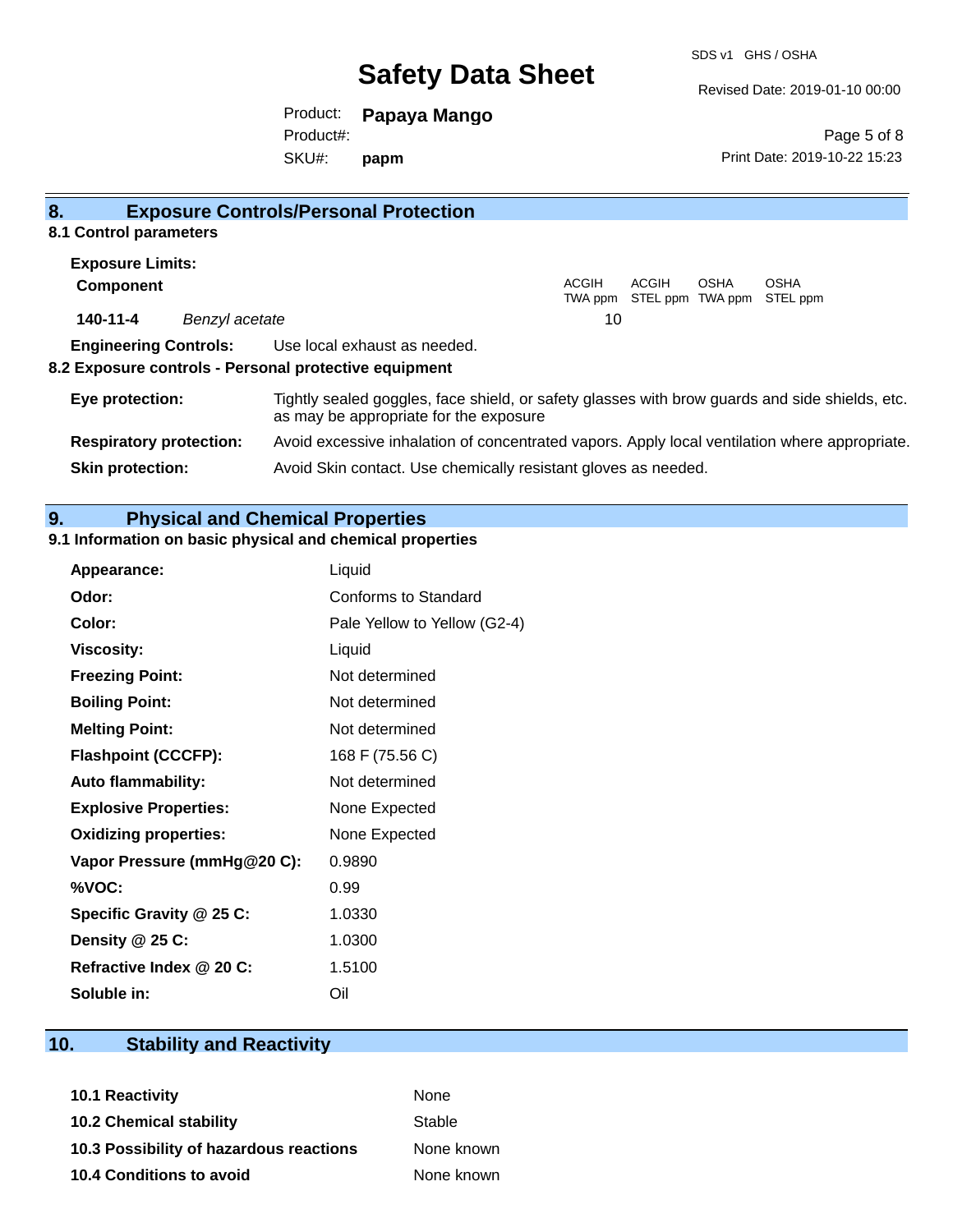SDS v1 GHS / OSHA

Revised Date: 2019-01-10 00:00

Product: **Papaya Mango** SKU#: Product#: **papm**

Page 6 of 8 Print Date: 2019-10-22 15:23

**10.5 Incompatible materials** Strong oxidizing agents, strong acids, and alkalis

**10.6 Hazardous decomposition products** None known

## **11. Toxicological Information**

**11.1 Toxicological Effects**

Acute Toxicity Estimates (ATEs) based on the individual Ingredient Toxicity Data utilizing the "Additivity Formula"

| Acute toxicity - Oral - (Rat) mg/kg                | (LD50: 2580.8465) May be harmful if swallowed            |
|----------------------------------------------------|----------------------------------------------------------|
| Acute toxicity - Dermal - (Rabbit) mg/kg           | (LD50: 4133.7288) May be harmful in contact with skin    |
| Acute toxicity - Inhalation - (Rat) mg/L/4hr       | (LD50: 30.9804) May be harmful if inhaled                |
| <b>Skin corrosion / irritation</b>                 | May be harmful if inhaled                                |
| Serious eye damage / irritation                    | Not classified - the classification criteria are not met |
| <b>Respiratory sensitization</b>                   | Not classified - the classification criteria are not met |
| <b>Skin sensitization</b>                          | May cause an allergic skin reaction                      |
| <b>Germ cell mutagenicity</b>                      | Not classified - the classification criteria are not met |
| Carcinogenicity                                    | Not classified - the classification criteria are not met |
| <b>Reproductive toxicity</b>                       | Not classified - the classification criteria are not met |
| Specific target organ toxicity - single exposure   | Not classified - the classification criteria are not met |
| Specific target organ toxicity - repeated exposure | Not classified - the classification criteria are not met |
| <b>Aspiration hazard</b>                           | Not classified - the classification criteria are not met |

#### **12. Ecological Information 12.1 Toxicity**

| <b>Acute acquatic toxicity</b>     | Very Toxic to aquatic life                      |
|------------------------------------|-------------------------------------------------|
| <b>Chronic acquatic toxicity</b>   | Toxic to aquatic life with long lasting effects |
| <b>Toxicity Data on soil</b>       | no data available                               |
| <b>Toxicity on other organisms</b> | no data available                               |
|                                    |                                                 |
| 12.2 Persistence and degradability | no data available                               |
| 12.3 Bioaccumulative potential     | no data available                               |
| 12.4 Mobility in soil              | no data available                               |
| 12.5 Other adverse effects         | no data available                               |
|                                    |                                                 |

### **13. Disposal Conditions**

### **13.1 Waste treatment methods**

Do not allow product to reach sewage systems. Dispose of in accordance with all local and national regulations. Send to a licensed waste management company.The product should not be allowed to enter drains, water courses or the soil. Do not contaminate ponds, waterways or ditches with chemical or used container.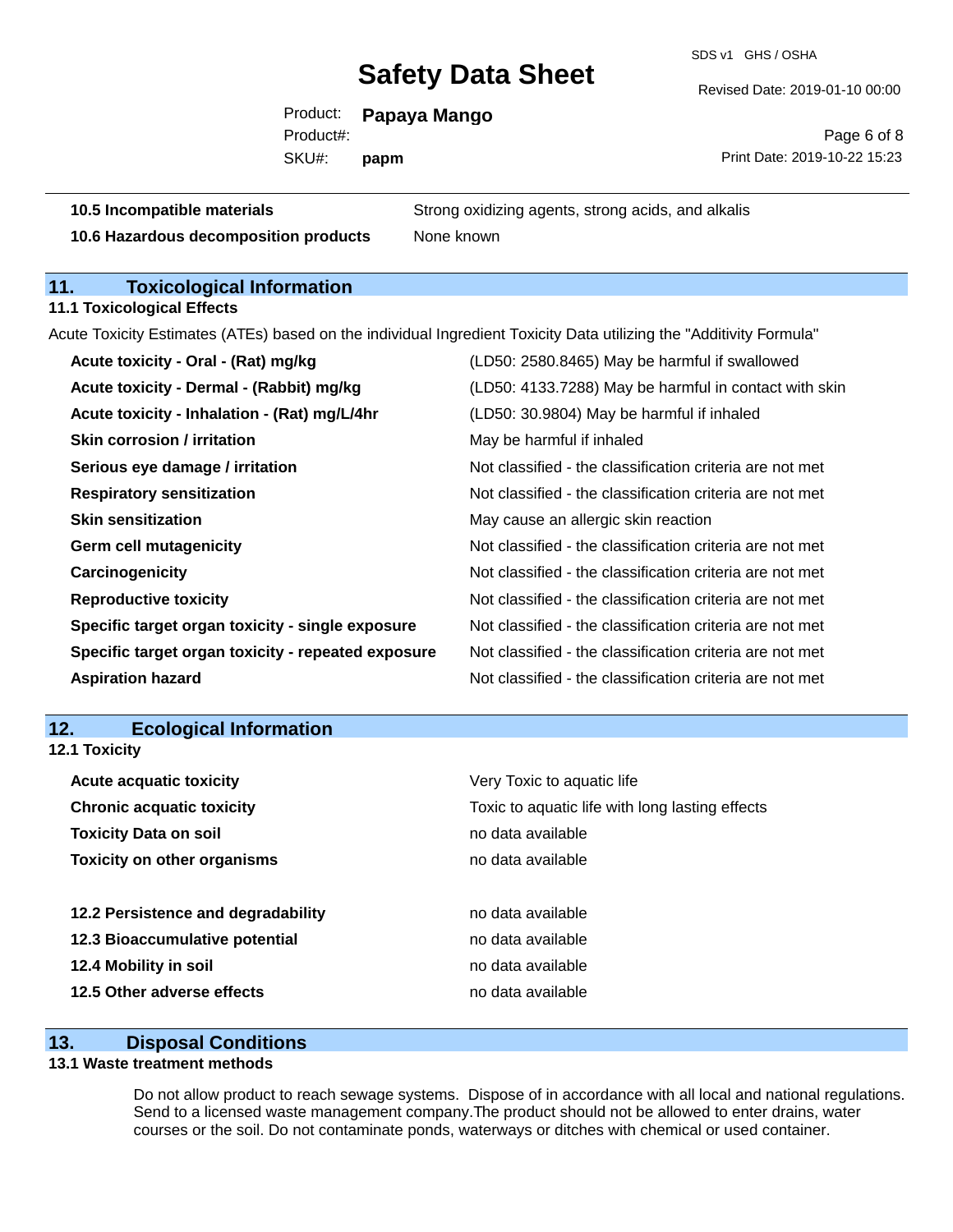SDS v1 GHS / OSHA

Revised Date: 2019-01-10 00:00

Product: **Papaya Mango**

Product#:

SKU#: **papm**

Page 7 of 8 Print Date: 2019-10-22 15:23

## **14. Transport Information**

| <b>Marine Pollutant</b>                                       | Yes. Ingredient of greatest environmental impact:<br>120-51-4 : (30 - 40 %) : Benzyl Benzoate |              |                                     |                 |               |
|---------------------------------------------------------------|-----------------------------------------------------------------------------------------------|--------------|-------------------------------------|-----------------|---------------|
| <b>Regulator</b>                                              |                                                                                               | <b>Class</b> | <b>Pack Group</b>                   | <b>Sub Risk</b> | UN-nr.        |
| U.S. DOT (Non-Bulk)                                           |                                                                                               |              | Not Regulated - Not Dangerous Goods |                 |               |
| <b>Chemicals NOI</b>                                          |                                                                                               |              |                                     |                 |               |
| <b>ADR/RID (International Road/Rail)</b>                      |                                                                                               |              |                                     |                 |               |
| <b>Environmentally Hazardous</b><br>Substance, Liquid, n.o.s. |                                                                                               | 9            | $\mathbf{III}$                      |                 | <b>UN3082</b> |
| <b>IATA (Air Cargo)</b>                                       |                                                                                               |              |                                     |                 |               |
| <b>Environmentally Hazardous</b><br>Substance, Liquid, n.o.s. |                                                                                               | 9            | Ш                                   |                 | <b>UN3082</b> |
| IMDG (Sea)                                                    |                                                                                               |              |                                     |                 |               |
| <b>Environmentally Hazardous</b><br>Substance, Liquid, n.o.s. |                                                                                               | 9            | Ш                                   |                 | <b>UN3082</b> |

| 15.<br><b>Regulatory Information</b>      |                                                              |  |  |
|-------------------------------------------|--------------------------------------------------------------|--|--|
| <b>U.S. Federal Regulations</b>           |                                                              |  |  |
| <b>TSCA (Toxic Substance Control Act)</b> | All components of the substance/mixture are listed or exempt |  |  |
| 40 CFR(EPCRA, SARA, CERCLA and CAA)       | This product contains NO components of concern.              |  |  |
| <b>U.S. State Regulations</b>             |                                                              |  |  |
| <b>California Proposition 65 Warning</b>  | This product contains the following components:              |  |  |
| 123-35-3(NF 204-622-5 0.01 - 0.1%         | beta-Myrcene (Natural Source)                                |  |  |
| <b>Canadian Regulations</b>               |                                                              |  |  |
| <b>DSL</b>                                | 100.00% of the components are listed or exempt.              |  |  |

## **16. Other Information**

#### **GHS H-Statements referred to under section 3 and not listed in section 2**

| H226 : Flammable liquid and vapour                       | H302: Harmful if swallowed                                     |  |  |
|----------------------------------------------------------|----------------------------------------------------------------|--|--|
| H304 : May be fatal if swallowed and enters airways      | H315 : Causes skin irritation                                  |  |  |
| H317 : May cause an allergic skin reaction               | H318 : Causes serious eye damage                               |  |  |
| H319 : Causes serious eye irritation                     | H401 : Toxic to aquatic life                                   |  |  |
| H402 : Harmful to aquatic life                           | H410 : Very toxic to aquatic life with long lasting<br>effects |  |  |
| H412 : Harmful to aquatic life with long lasting effects |                                                                |  |  |
| <b>Total Fractional Values</b>                           |                                                                |  |  |
| (TFV) Risk                                               | (TFV) Risk                                                     |  |  |
| (161.39) Acute Toxicity Inhalation, Category 5           | (48.95) Aquatic Chronic Toxicity, Category 3                   |  |  |
| (10.00) Sensitization, Skin, Category 1B                 | (4.82) Aquatic Chronic Toxicity, Category 2                    |  |  |
| (3.05) Aquatic Chronic Toxicity, Category 4              | (2.62) Skin Corrosion/Irritation, Category 3                   |  |  |
| (1.94) Acute Toxicity Oral, Category 5                   | (1.56) Aquatic Acute Toxicity, Category 1                      |  |  |